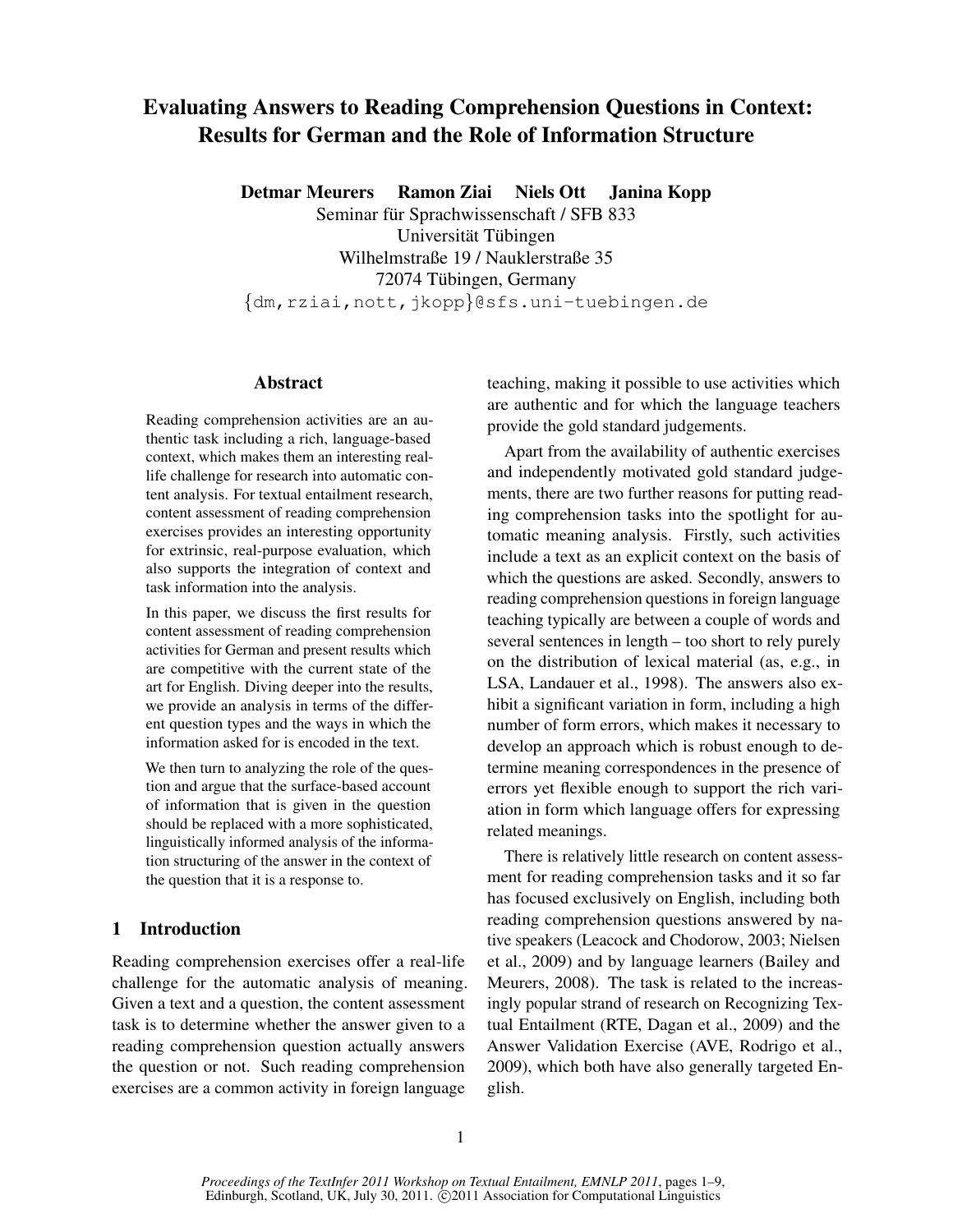The RTE challenge abstracts away from concrete tasks to emphasize the generic semantic inference component and it has significantly advanced the field under this perspective. At the same time, an investigation of the role of the context under which an inference holds requires concrete tasks, for which content assessment of reading comprehension tasks seems particularly well-suited. Borrowing the terminology Spärck Jones (2007) coined in the context of evaluating automatic summarization systems, one can say that we pursue an extrinsic, full-purpose evaluation of aspects of textual inference. The content assessment task provides two distinct opportunities to investigate textual entailment: On the one hand, one can conceptualize it as a textual inference task of deciding whether a given text  $T$  supports a particular student answer  $H$ . On the other hand, if target answers are provided by the teachers, the task can be seen as a special bi-directional case of textual entailment, namely a paraphrase recognition task comparing the student answers to the teacher target answers. In this paper, we focus on this second approach.

The aim of this paper is twofold. On the one hand, we want to present the first content assessment approach for reading comprehension activities focusing on German. In the discussion of the results, we will highlight the impact of the question types and the way in which the information asked for is encoded in the text. On the other hand, we want to discuss the importance of the explicit language-based context and how an analysis of the question and the way a text encodes the information being asked for can help advance research on automatic content assessment. Overall, the paper can be understood as a step in the long-term agenda of exploring the role and impact of the task and the context on the automatic analysis and interpretation of natural language.

#### 2 Data

The experiments described in this paper are based on the Corpus of Reading comprehension Exercises in German (CREG), which is being collected in collaboration with two large German programs in the US, at Kansas University (Prof. Nina Vyatkina) and at The Ohio State University (Prof. Kathryn Corl). German teachers are using the WEb-based Learner COrpus MachinE (WELCOME, Meurers et al., 2010) interface to enter the regular, authentic reading comprehension exercises used in class, which are thereby submitted to a central corpus repository. These exercises consist of texts, questions, target answers, and corresponding student answers. Each student answer is transcribed from the hand-written submission by two independent annotators. These two annotators then assess the contents of the answers with respect to meaning: Did the student provide a meaningful answer to the question? In this binary content assessment one thus distinguishes answers which are appropriate from those which are inappropriate in terms of meaning, independent of whether the answers are grammatically well-formed or not.

From the collected data, we selected an even distribution of unique appropriate and inappropriate student answers in order to obtain a 50% random baseline for our system. Table 1 lists how many questions, target answers and student answers each of the two data sets contains. The data used for this paper is made freely available upon request under a standard Creative Commons by-nc-sa licence.<sup>1</sup>

|                        | KU data set | OSU data set |
|------------------------|-------------|--------------|
| <b>Target Answers</b>  | 136         | 87           |
| Questions              | 117         | 60           |
| <b>Student Answers</b> | 610         | 422          |
| # of Students          | 141         | 175          |
| avg. Token #           | 9.71        | 15.00        |

Table 1: The reading comprehension data sets used

#### 3 Approach

Our work builds on the English content assessment approach of Bailey and Meurers (2008), who propose a Content Assessment Module (CAM) which automatically compares student answers to target responses specified by foreign language teachers. As a first step we reimplemented this approach for English in a system we called CoMiC (Comparing Meaning in Context) which is discussed in Meurers et al. (2011). This reimplementation was then adapted for German, resulting in the CoMiC-DE system presented in this paper.

The comparison of student answers and target answer is based on an alignment of tokens, chunks, and

<sup>1</sup> http://creativecommons.org/licenses/by-nc-sa/3.0/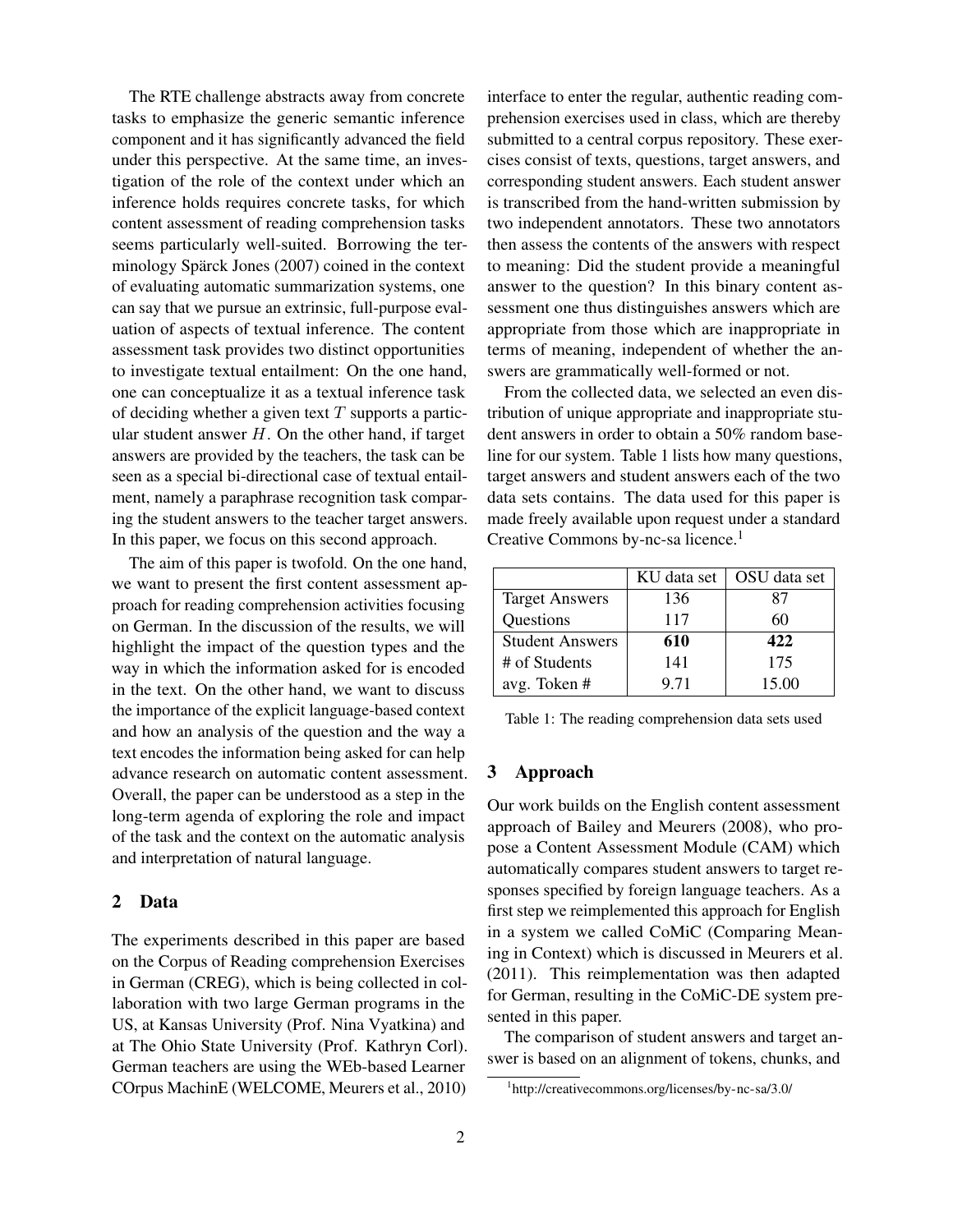dependency triples between the student and the target answer at different levels of abstraction. Figure 1 shows a simple example including token-level and chunk-level alignments between the target answer (TA) and the student answer (SA).



Figure 1: Basic example for alignment approach

As the example suggests, it is not sufficient to align only identical surface forms given that significant lexical and syntactic variation occurs in typical student answers. Alignment thus is supported at different levels of abstraction. For example, the token units are enriched with lemma and synonym information using standard NLP tools. Table 2 gives an overview of which NLP tools we use for which task in CoMiC-DE. In general, the components are very similar to those used in the English system, with different statistical models and parameters where necessary.

| <b>Annotation Task</b>   | <b>NLP Component</b>                |
|--------------------------|-------------------------------------|
| Sentence Detection       | OpenNLP                             |
|                          | http://incubator.apache.org/opennlp |
| Tokenization             | OpenNLP                             |
| Lemmatization            | TreeTagger (Schmid, 1994)           |
| Spell Checking           | Edit distance (Levenshtein, 1966),  |
|                          | igerman98 word list                 |
|                          | http://www.j3e.de/ispell/igerman98  |
| Part-of-speech Tagging   | TreeTagger (Schmid, 1994)           |
| Noun Phrase Chunking     | OpenNLP                             |
| <b>Lexical Relations</b> | GermaNet (Hamp and Feldweg, 1997)   |
| <b>Similarity Scores</b> | PMI-IR (Turney, 2001)               |
| Dependency Relations     | MaltParser (Nivre et al., 2007)     |

Table 2: NLP tools used in the German system

Integrating the multitude of units and their representations at different levels of abstraction poses significant challenges to the system architecture. Among other requirements, different representations of the same surface string need to be stored without interfering with each other, and various NLP tools need to collaborate in order to produce the final rich

data structures used for answer comparison. To meet these requirements, we chose to implement our system in the Unstructured Information Management Architecture (UIMA, cf. Ferrucci and Lally, 2004). UIMA allows automatic analysis modules to access layers of stand-off annotation, and hence allows for the coexistence of both independent and interdependent annotations, unlike traditional pipeline-style architectures, where the output of each component replaces its input. The use of UIMA in recent successful large-scale projects such as DeepQA (Ferrucci et al., 2010) confirms that UIMA is a good candidate for complex language processing tasks where integration of various representations is required.

In order to determine the global alignment configuration, all local alignment options are computed for every mappable unit. These local candidates are then used as input for the Traditional Marriage Algorithm (Gale and Shapley, 1962) which computes a global alignment solution where each mappable unit is aligned to at most one unit in the other response, such as the one we saw in Figure 1.

On the basis of the resulting global alignment configuration, the system performs the binary content assessment by evaluating whether the meaning of the learner and the target answer are sufficiently similar. For this purpose, it extracts features which encode the numbers and types of alignment and feeds them to the memory-based classifier TiMBL (Daelemans et al., 2007). The features used are listed in Table 3.

| <b>Features</b>      | <b>Description</b>                        |  |  |  |
|----------------------|-------------------------------------------|--|--|--|
| 1. Keyword Overlap   | Percent of keywords aligned               |  |  |  |
|                      | (relative to target)                      |  |  |  |
| 2./3. Token Overlap  | Percent of aligned target/learner tokens  |  |  |  |
| 4./5. Chunk Overlap  | Percent of aligned target/learner chunks  |  |  |  |
| 6./7. Triple Overlap | Percent of aligned target/learner triples |  |  |  |
| 8. Token Match       | Percent of token alignments               |  |  |  |
|                      | that were token-identical                 |  |  |  |
| 9. Similarity Match  | Percent of token alignments               |  |  |  |
|                      | that were similarity-resolved             |  |  |  |
| 10. Type Match       | Percent of token alignments               |  |  |  |
|                      | that were type-resolved                   |  |  |  |
| 11. Lemma Match      | Percent of token alignments               |  |  |  |
|                      | that were lemma-resolved                  |  |  |  |
| 12. Synonym Match    | Percent of token alignments               |  |  |  |
|                      | that were synonym-resolved                |  |  |  |
| 13. Variety of Match | Number of kinds of token-level            |  |  |  |
| $(0-5)$              | alignments                                |  |  |  |

Table 3: Features used for the memory-based classifier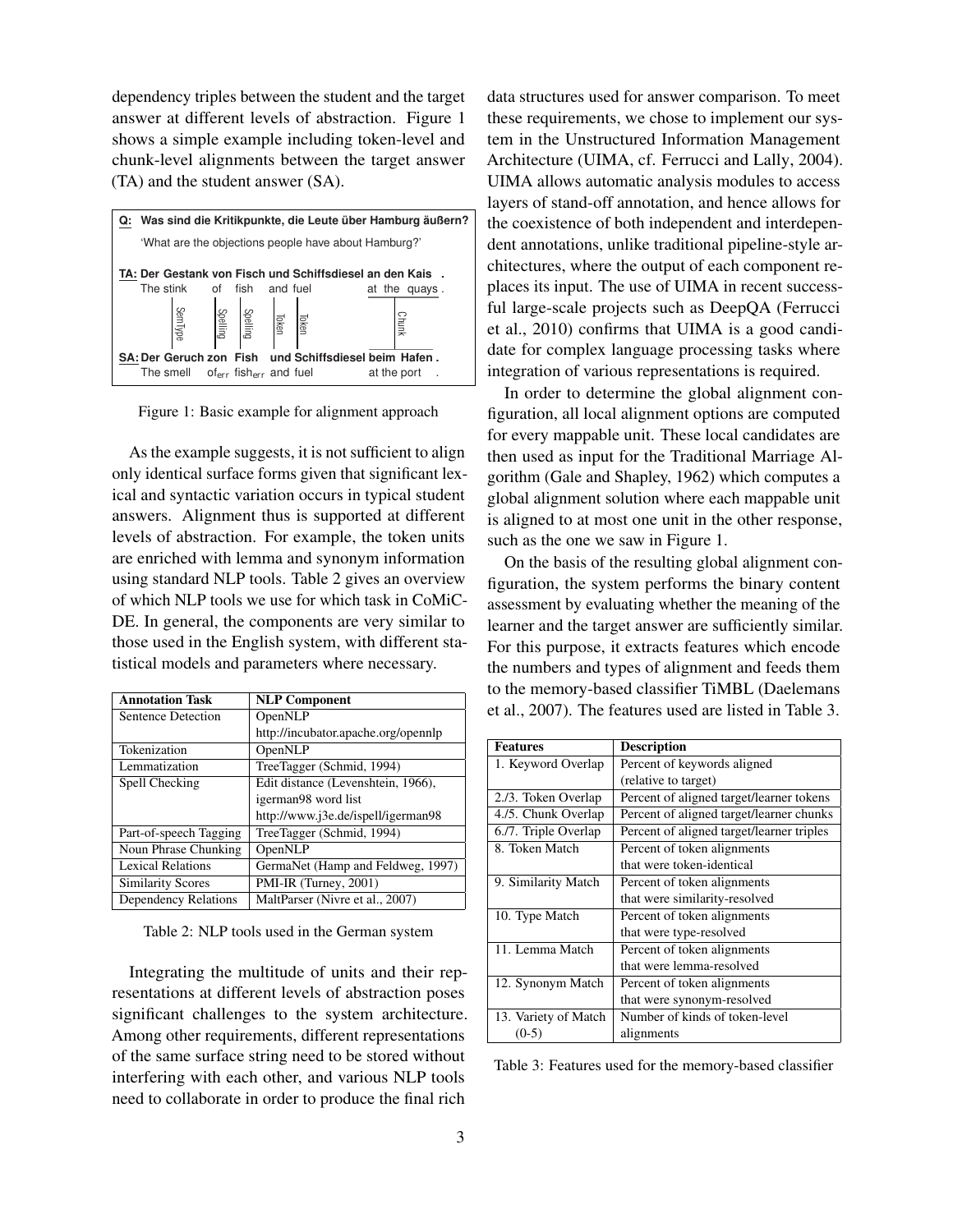#### 4 Content Assessment Experiment

#### 4.1 Setup

We ran our content assessment experiment using the two data sets introduced in section 2, one from Kansas University and the other from The Ohio State University. Both of these contain only records where both annotators agreed on the binary assessment (appropriate/inappropriate meaning). Each set is balanced, i.e., they contain the same number of appropriate and inappropriate student answers.

In training and testing the TiMBL-based classifier, we followed the methodology of Bailey (2008, p. 240), where seven classifiers are trained using the different available distance metrics (Overlap, Levenshtein, Numeric Overlap, Modified value difference, Jeffrey divergence, Dot product, Cosine). Training and testing was performed using the *leave-one-out* scheme (Weiss and Kulikowski, 1991) and for each item the output of the seven classifiers was combined via majority voting.

#### 4.2 Results

The classification accuracy for both data sets is summarized in Table 4. We report accuracy and the total number of answers for each data set.

|              |       | KU data set   OSU data set |
|--------------|-------|----------------------------|
| # of answers | 610   |                            |
| Accuracy     | 84.6% | 84.6%                      |

Table 4: Classification accuracy for the two data sets

The 84.6% accuracy figure obtained for both data sets shows that CoMiC-DE is quite successful in performing content assessment for the German data collected so far, a result which is competitive with the one for English obtained by Bailey and Meurers (2008), who report an accuracy of 78% for the binary assessment task on a balanced English data set.

A remarkable feature is the identity of the scores for the two data sets, considering that the data was collected at different universities from different students in different classes run by different teachers. Moreover, there was no overlap in exercise material between the two data sets. This indicates that there is some characteristic uniformity of the learner responses in authentic reading comprehension tasks, suggesting that the course setting and task type effectively constrains the degree of syntactic and lexical variation in the student answers. This includes the stage of the learners in this foreign language teaching setting, which limits their exposure to linguistic constructions, as well as the presence of explicit reading texts that the questions are about, which may lead learners to use the lexical material provided instead of rephrasing content in other words. We intend to explore these issues in our future work to obtain a more explicit picture of the contextual and task properties involved.

Another aspect which should be kept in mind is that the scores we obtained are based on a data set for which the two human annotators had agreed on their assessment. We expect automatic classification results to degrade given more controversial data about which human annotators disagree, especially since such data will presumably contain more ambiguous cues, giving rise to multiple interpretations.

#### 4.3 Evaluation by question type

The overall results include many different question types which pose different kinds of challenges to our system. To develop an understanding of those challenges, we performed a more fine-grained evaluation by question types. To distinguish relevant subcases, we applied the question classification scheme introduced by Day and Park (2005). This scheme is more suitable here than other common answer-typing schemata such as the one in Li and Roth (2002), which tend to focus on questions asking for factual knowledge.

Day and Park (2005) distinguish five different question forms: yes/no (question to be answered with either yes or no), alternative (two or more yes/no questions connected with or), true or false (a statement to be classified as true or false), *who/what/when/where/how/why* (*wh*-question containing the respective question word), and multiple choice (choice between several answers presented with a question, of any other question type). In addition, they introduce a second dimension distinguishing the types of comprehension involved, i.e., how the information asked for by the question can be obtained from the text: literal (questions that can be answered directly and explicitly from the text), reorganization (questions where information from various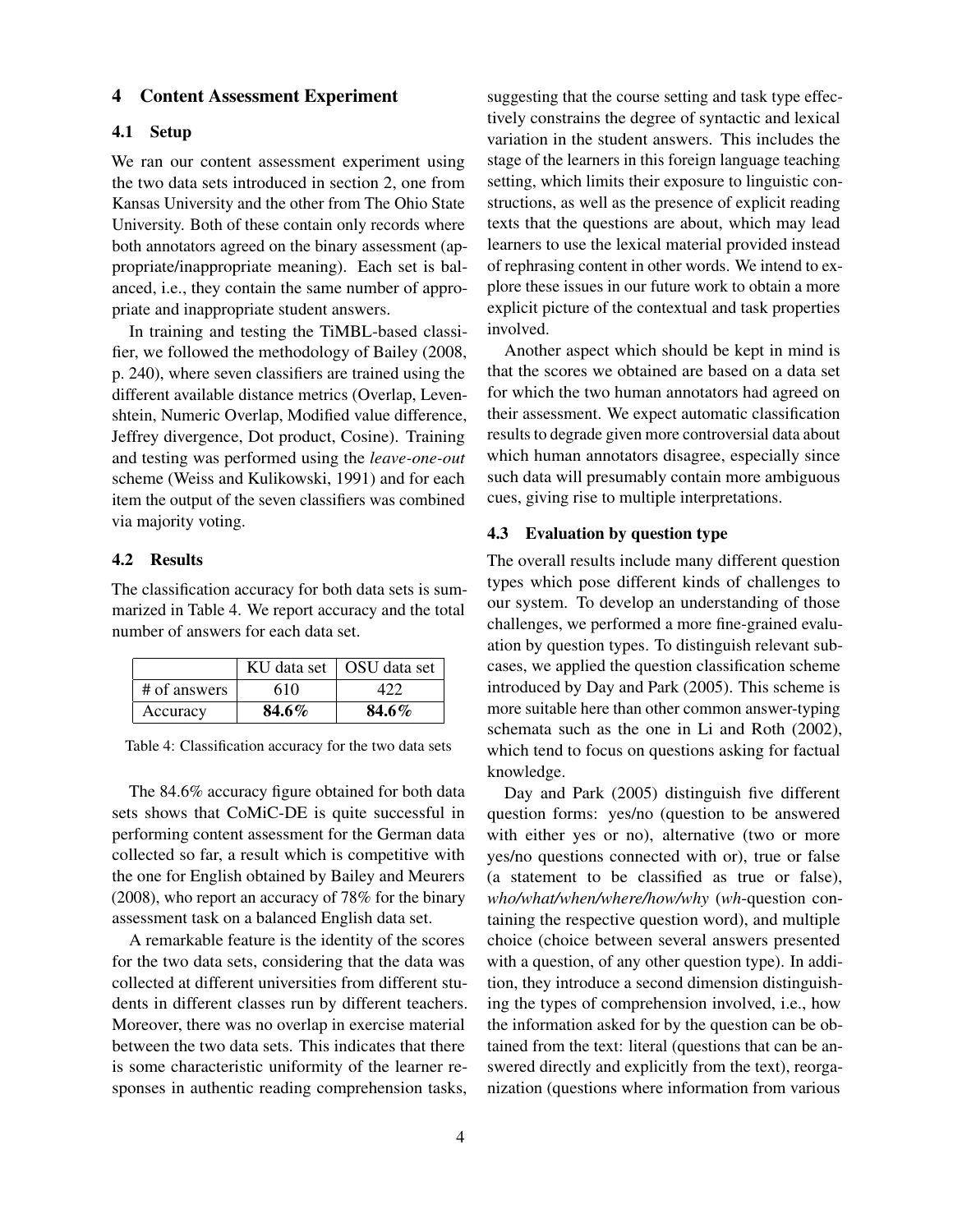parts of the text must be combined), inference (questions where literal information and world knowledge must be combined), prediction (prediction of how a story might continue), evaluation (comprehensive judgement about aspects of the text) and personal response (personal opinion or feelings about the text or the subject).

Out of the five different forms of question, our data contains questions of all forms except for the multiple choice category and the true or false category given that we are explicitly targeting free text responses. To obtain a more detailed picture of the *wh*-question category, we decided to split that category into its respective *wh*-words and added one more category to it, for *which*. Also, we added the type "several" for questions which contain more than one question presented to the student at a time. Of the six comprehension types, our data contained literal, reorganization and inference questions.

Table 5 reports the accuracy results by question forms and comprehension types for the combined OSU and KU data set. The counts encode the number of student answers for which accuracy is reported (micro-averages). The numbers in brackets specify the number of distinct questions and the corresponding accuracy measures are computed by grouping answers by their question (macro-averages). Comparing answer-based (micro-average) accuracy with question-based (macro-average) accuracy allows us to see whether the results for questions with a high number of answers outweigh questions with a small number of answers. In general the micro- and macroaverages reported are very similar and the overall accuracy is the same (84.6%). Overall, the results thus do not seem to be biased towards a specific, frequently answered question instance. Where larger differences between micro- and macro-averages do arise, as for alternative, *when*, and *where* questions, these are cases with few overall instances in the data set, cautioning us against overinterpreting results for such small subsets. The 4.2% gap for the relatively frequent "several" question type underlines the heterogeneous nature of this class, which may warrant more specific subclasses in the future.

Overall, the accuracy of content assessment for *wh*-questions that can be answered with a concrete piece of information from the text are highest, with 92.6% for "which" questions, and results in the upper 80s for five other *wh*-questions. Interestingly, "who" questions fare comparatively badly, pointing to a relatively high variability in the expression of subjects, which would warrant the integration of a dedicated approach to coreference resolution. Such a direct solution is not available for "why" questions, which at 79.3% is the worst *wh*-question type. The high variability of those answers is rooted in the fact that they ask for a cause or reason, which can be expressed in a multitude of ways, especially for comprehension types involving inferences or reorganization of the information given in the text.

This drop between comprehension types, from literal (86.0%) to inference (81.5%) and reorganization (78.0%), can also be observed throughout and is expected given that the CoMiC-DE system makes use of surface-based alignments where it can find them. For the system to improve on the non-literal comprehension types, features encoding a richer set of abstractions (e.g., to capture distributional similarity at the chunk level or global linguistic phenomena such as negation) need to be introduced.

Just as in the discussion of the micro- and macroaverages above, the "several" question type again rears its ugly heads in terms of a low overall accuracy (77.7%). This supports the conclusion that it requires a dedicated approach. Based on an analysis of the nature and sequence of the component questions, in future work we plan to determine how such combinations constrain the space of variation in acceptable answers.

Finally, while there are few instances for the "alternative" question type, the fact that it resulted in the lowest accuracy (57.1%) warrants some attention. The analysis indeed revealed a general issue, which is discussed in the next section.

## 5 From eliminating repeated elements to analyzing information structure

Bailey (2008, sec. 5.3.12) observed that answers frequently repeat words given in the question. In her corpus example (1), the first answer repeats "the moral question raised by the Clinton incident" from the question, whereas the second one reformulates this given material. But both sentences essentially answer the question in the same way.<sup>2</sup>

<sup>&</sup>lt;sup>2</sup>Independent of the issue discussed here, note the presuppo-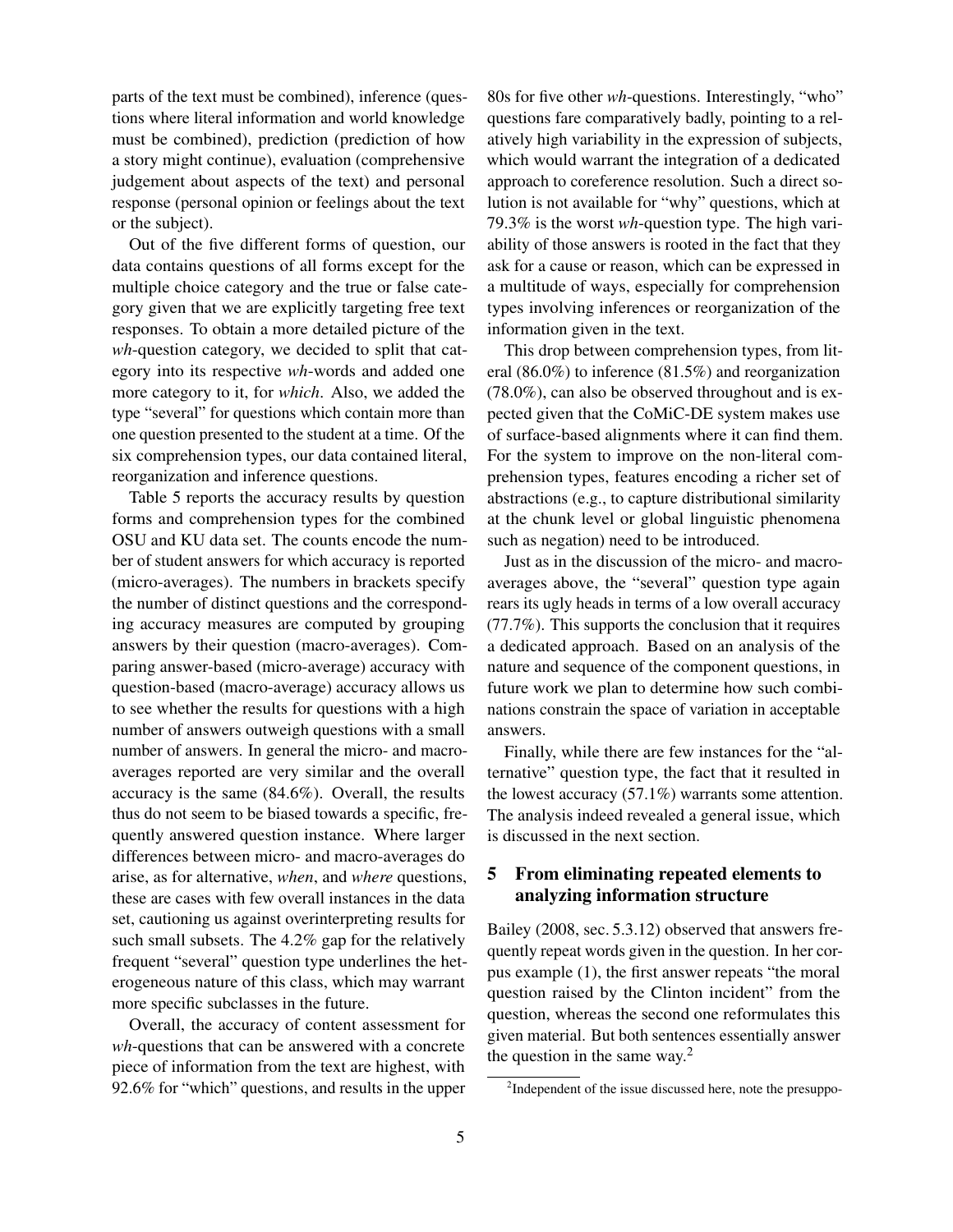|               | Comprehension type |           |                |          |             |          |             |            |
|---------------|--------------------|-----------|----------------|----------|-------------|----------|-------------|------------|
|               | Literal            |           | Reorganization |          | Inference   |          | Total       |            |
| Question type | Acc.               | #         | Acc.           | #        | Acc.        | #        | Acc.        | #          |
| Alternative   | 0                  | 1(1)      |                | $\Omega$ | 66.7(58.3)  | 6(3)     | 57.1(43.8)  | 7(4)       |
| How           | 85.7 (83.3)        | 126(25)   | 83.3 (77.8)    | 12(3)    | 100         | 7(1)     | 86.2(83.3)  | 145 (29)   |
| What          | 87.0 (87.6)        | 247 (40)  | 74.2 (71.7)    | 31(4)    | 83.3 (83.3) | 6(1)     | 85.6(86.1)  | 284 (45)   |
| When          | 85.7 (93.3)        | 7(3)      |                |          |             | 0        | 85.7 (93.3) | 7(3)       |
| Where         | 88.9 (94.4)        | 9(3)      |                | $\theta$ |             | $\Omega$ | 88.9 (94.4) | 9(3)       |
| Which         | 92.3(90.7)         | 183 (29)  | 100.0          | 14(5)    | 83.3 (83.3) | 6(2)     | 92.6(91.6)  | 203 (36)   |
| Who           | 73.9 (80.2)        | 23(9)     | 94.4 (88.9)    | 18(3)    |             | $\Omega$ | 82.9 (82.4) | 41(12)     |
| Why           | 80.5(83.3)         | 128 (17)  | 57.1 (57.9)    | 14(3)    | 84.4 (81.1) | 32(4)    | 79.3 (79.7) | 174 (24)   |
| Yes/No        |                    |           | 100.0          | 5(1)     |             |          | 100.0       | 5(1)       |
| Several       | 82.1 (85.6)        | 95(13)    | 68.4(75.1)     | 38(5)    | 75 (74.3)   | 24(2)    | 77.7 (81.9) | 157(20)    |
| Total         | 86.0 (86)          | 819 (140) | 78.0 (80.7)    | 132 (24) | 81.5 (76.8) | 81 (13)  | 84.6 (84.6) | 1032 (177) |

Table 5: Accuracy by question form and comprehension types following Day and Park (2005). Counts denoting number of student answers, in brackets: number of questions and macro-average accuracy computed by grouping by questions.

- (1) What was the major moral question raised by the Clinton incident?
	- a. The moral question raised by the Clinton incident was whether a politician's person life is relevant to their job performance.
	- b. A basic question for the media is whether a politician's personal life is relevant to his or her performance in the job.

The issue arising from the occurrence of such given material for a content assessment approach based on alignment is that all alignments are counted, yet those for given material do not actually contribute to answering the question, as illustrated by the (non)answer containing only given material "The moral question raised by the Clinton incident was whatever." Bailey (2008) concludes that an answer should not be rewarded (or punished) for repeating material that is given in the question and her implementation thus removes all words from the answers which are given in the question.

While such an approach successfully eliminates any contribution from these given words, it has the unfortunate consequence that any NLP processes requiring well-formed complete sentences (such as, e.g., dependency parsers) perform poorly on sentences from which the given words have been removed. In our reimplementation of the approach, we therefore kept the sentences as such intact and instead made use of the UIMA architecture to add a givenness annotation to those words of the answer which are repeated from the question. Such given tokens and any representations derived from them are ignored when the local alignment possibilities are computed.

While successfully replicating the givenness filter of Bailey (2008) without the negative consequences on other NLP analysis, targeting given words in this way is problematic, which becomes particularly apparent when considering examples for the "alternative" question type. In this question type, exemplified in Figure 2 by an example from the KU data set, the answer has to select one of the options from an explicitly given set of alternatives.

| Q: Ist die Wohnung in einem Neubau oder einem Altbau?                   |  |                      |  |  |  |
|-------------------------------------------------------------------------|--|----------------------|--|--|--|
| 'Is the flat in a new building or in an old building?'                  |  |                      |  |  |  |
| TA: Die Wohnung ist in einem Neubau<br>is in a new building<br>The flat |  |                      |  |  |  |
| SA: Die Wohnung ist in einem Neubau                                     |  |                      |  |  |  |
| The flat                                                                |  | is in a new building |  |  |  |

Figure 2: "Alternative" question with answers consisting entirely of given words, resulting in no alignments.

The question asks whether the apartment is in a new or in an old building, and both alternatives are explicitly given in the question. The student picked the same alternative as the one that was selected in the target answer. Indeed, the two answers are identical, but the givenness filter excludes all material from alignment and hence the content assessment

sition failure arising for this authentic reading comprehension question – as far as we see, there was no "major moral question raised by the Clinton incident".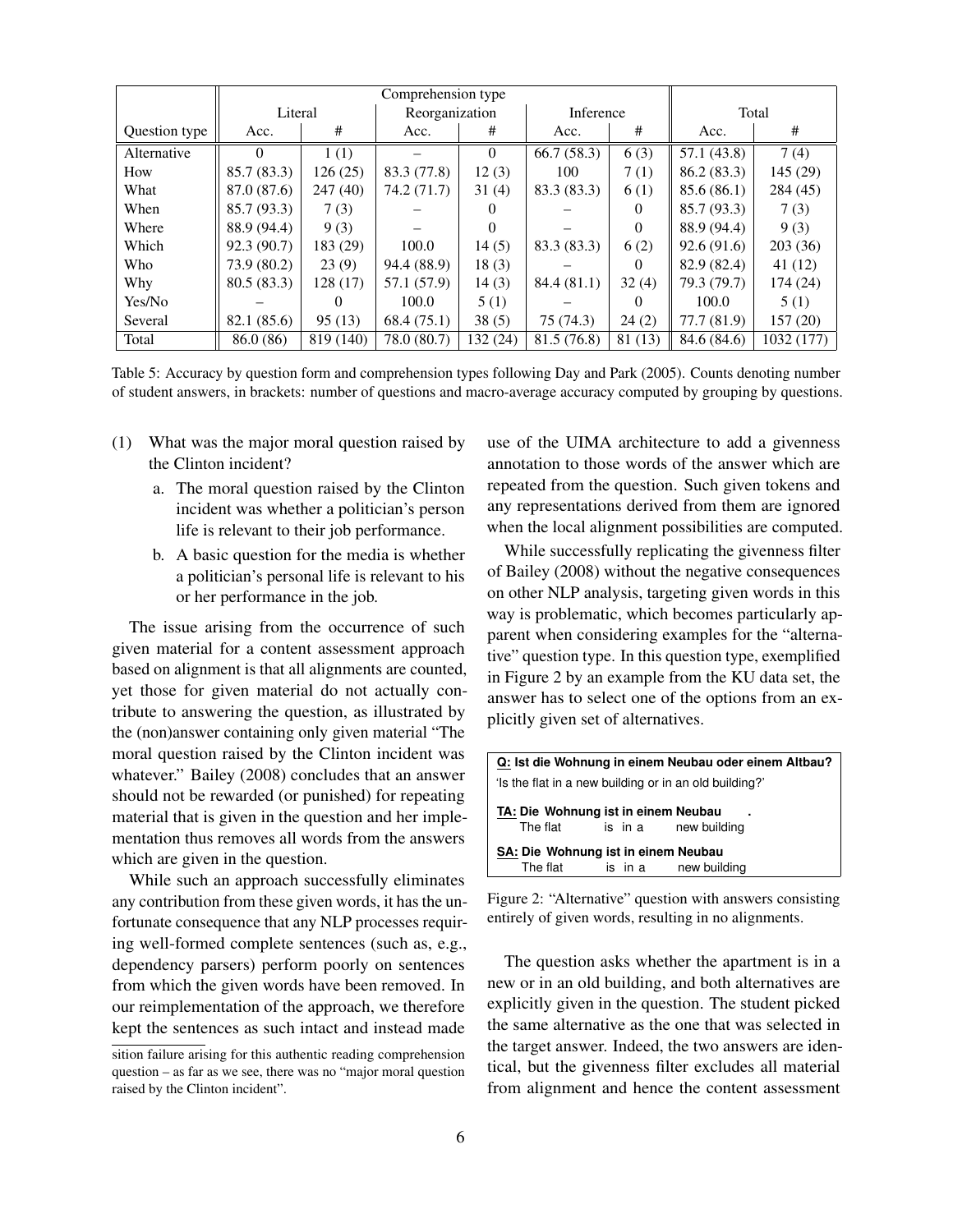classification fails to identify the student answer as appropriate. This clearly is incorrect and essentially constitutes an opportunity to rethink the givenness filter.

The givenness filter is based on a characterization of the material we want to ignore, which was motivated by the fact that it is easy to identify the material that is repeated from the question. On the other hand, if we analyze the reading comprehension questions more closely, it becomes possible to connect this issue to research in formal pragmatics which investigates the information structure (cf. Krifka, 2007) imposed on a sentence in a discourse addressing an explicit (or implicit) question under discussion (Roberts, 1996). Instead of removing given elements from an answer, under this perspective we want to identify which part of an answer constitutes the socalled focus answering the question.<sup>3</sup>

The advantage of linking our issue to the more general investigation of information structure in linguistics is readily apparent if we consider the significant complexity involved (cf., e.g., Büring, 2007). The issue of asking what constitutes the focus of a sentence is distinct from asking what new information is included in a sentence. New information can be contained in the topic of a sentence. On the other hand, the focus can also contain given information. In (2a), for example, the focus of the answer is "a green apple", even though apples are explicitly given in the question and only the fact that a green one will be bought is new.

- (2) You've looked at the apples long enough now, what do you want to buy?
	- a. I want to buy a green apple.

In some situations the focus can even consist entirely of given information. This is one way of interpreting what goes on in the case of the alternative questions discussed at the end of the last section. This question type explicitly mentions all alternatives as part of the question, so that the focus of the answer selecting one of those alternatives will typically

consist entirely of given information.

As a next step we plan to build on the notion of focus characterized in (a coherent subset of) the information structure literature by developing an approach which identifies the part of an answer which constitutes the focus so that we can limit the alignment procedure on which content assessment is based to the focus of each answer.

## 6 Related Work

There are few systems targeting the short answer evaluation tasks. Most prominent among them is *C-Rater* (Leacock and Chodorow, 2003), a short answer scoring system for English meant for deployment in Intelligent Tutoring Systems (ITS). The authors highlight the fact that *C-Rater* is not simply a string matching program but instead uses more sophisticated NLP such as shallow parsing and synonym matching. *C-Rater* reportedly achieved an accuracy of 84% in two different studies, which is remarkably similar to the scores we report in this paper although clearly the setting and target language differ from ours.

More recently in the ITS field, Nielsen et al. (2009) developed an approach focusing on recognizing textual entailment in student answers. To that end, a corpus of questions and answers was manually annotated with word-word relations, so-called "facets", which represent individual semantic propositions in a particular answer. By learning how to recognize and classify these facets in student answers, the system is then able to give a more differentiated rating of a student answer than "right" or "wrong". We find that this is a promising move in the fields of answer scoring and textual entailment since it also breaks down the complex entailment problem into a set of sub-problems.

#### 7 Conclusion

We presented CoMiC-DE, the first content assessment system for German. For the data used in evaluation so far, CoMiC-DE performs on a competitive level when compared to previous work on English, with accuracy at 84.6%. In addition to these results, we make our reading comprehension corpus freely available for research purposes in order to encourage more work on content assessment and related areas.

In a more detailed evaluation by question and com-

<sup>&</sup>lt;sup>3</sup>The information structure literature naturally also provides a more sophisticated account of givenness. For example, for Schwarzschild (1999), givenness also occurs between hypernyms and coreferent expressions, which would not be detected by the simple surface-based givenness filter included in the current CoMiC-DE.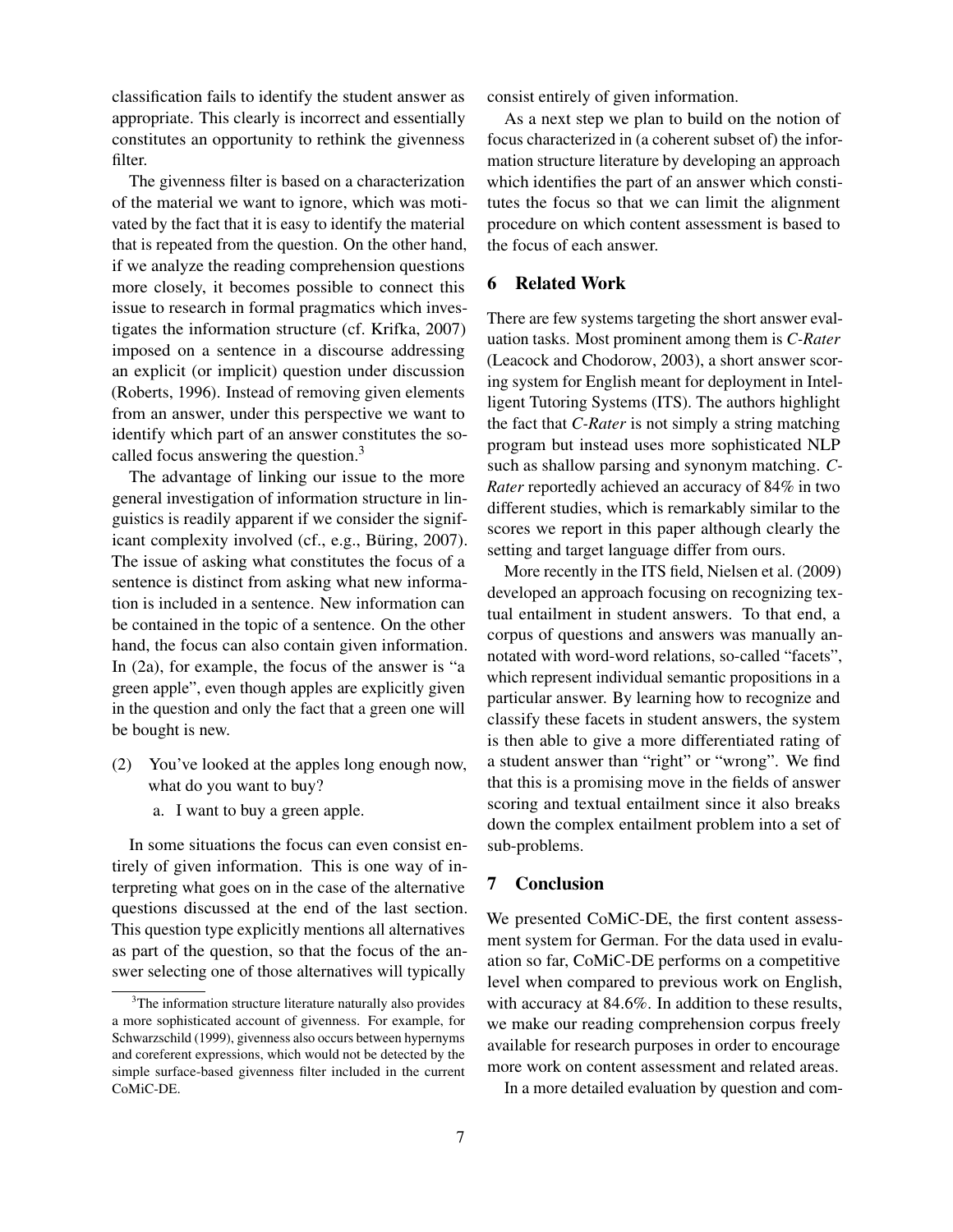prehension type, we gained new insights into how question types influence the content assessment tasks. Specifically, our system had more difficulty classifying answers to "why"-questions than other question forms, which we attribute to the fact that causal relations exhibit more form variation than other types of answer material. Also, the comprehension type "reorganization", which requires the reader to collect and combine information from different places in the text, posed more problems to our system than the "literal" type.

Related to the properties of questions, we showed by example that simply marking given material on a surface level is insufficient and a partitioning into focused and background material is needed instead. This is especially relevant for alternative questions, where the exclusion of all given material renders the alignment process useless. Future work will therefore include focus detection in answers and its use in the alignment process. For example, given a weighting scheme for individual alignments, focused material could be weighted more prominently in alignment in order to reflect its importance in assessing the answer.

#### Acknowledgements

We would like to thank two anonymous TextInfer reviewers for their helpful comments.

### References

- Stacey Bailey, 2008. Content Assessment in Intelligent Computer-Aided Language Learning: Meaning Error Diagnosis for English as a Second Language. Ph.D. thesis, The Ohio State University. http://osu.worldcat.org/oclc/243467551.
- Stacey Bailey and Detmar Meurers, 2008. Diagnosing Meaning Errors in Short Answers to Reading Comprehension Questions. In *Proceedings of the 3rd Workshop on Innovative Use of NLP for Building Educational Applications (BEA-3) at ACL'08*. Columbus, Ohio, pp. 107–115. http: //aclweb.org/anthology/W08-0913.
- Daniel Büring, 2007. Intonation, Semantics and Information Structure. In Gillian Ramchand and Charles Reiss (eds.), *The Oxford Handbook of Linguistic Interfaces*, Oxford University Press.
- Walter Daelemans, Jakub Zavrel, Ko van der Sloot and Antal van den Bosch, 2007. *TiMBL: Tilburg*

*Memory-Based Learner Reference Guide, ILK Technical Report ILK 07-03. Version 6.0*. Tilburg University.

- Ido Dagan, Bill Dolan, Bernardo Magnini and Dan Roth, 2009. Recognizing textual entailment: Rational, evaluation and approaches. *Natural Language Engineering*, 15(4):i–xvii.
- Richard R. Day and Jeong-Suk Park, 2005. Developing Reading Comprehension Questions. *Reading in a Foreign Language*, 17(1):60–73.
- David Ferrucci, Eric Brown et al., 2010. Building Watson: An Overview of the DeepQA Project. *AI Magazine*, 31(3):59–79.
- David Ferrucci and Adam Lally, 2004. UIMA: An Architectural Approach to Unstructured Information Processing in the Corporate Research Environment. *Natural Language Engineering*, 10(3– 4):327–348.
- David Gale and Lloyd S. Shapley, 1962. College Admissions and the Stability of Marriage. *American Mathematical Monthly*, 69:9–15.
- Birgit Hamp and Helmut Feldweg, 1997. GermaNet – a Lexical-Semantic Net for German. In *Proceedings of ACL workshop Automatic Information Extraction and Building of Lexical Semantic Resources for NLP Applications*. Madrid. http: //aclweb.org/anthology/W97-0802.
- Manfred Krifka, 2007. Basic Notions of Information Structure. In Caroline Fery, Gisbert Fanselow and Manfred Krifka (eds.), *The Notions of Information* Structure, Universitätsverlag Potsdam, Potsdam, volume 6 of *Interdisciplinary Studies on Information Structure (ISIS)*.
- Thomas Landauer, Peter Foltz and Darrell Laham, 1998. An Introduction to Latent Semantic Analysis. *Discourse Processes*, 25:259–284.
- Claudia Leacock and Martin Chodorow, 2003. Crater: Automated Scoring of Short-Answer Questions. *Computers and the Humanities*, 37:389– 405.
- Vladimir I. Levenshtein, 1966. Binary Codes Capable of Correcting Deletions, Insertions, and Reversals. *Soviet Physics Doklady*, 10(8):707–710.
- Xin Li and Dan Roth, 2002. Learning Question Classifiers. In *Proceedings of the 19th International*